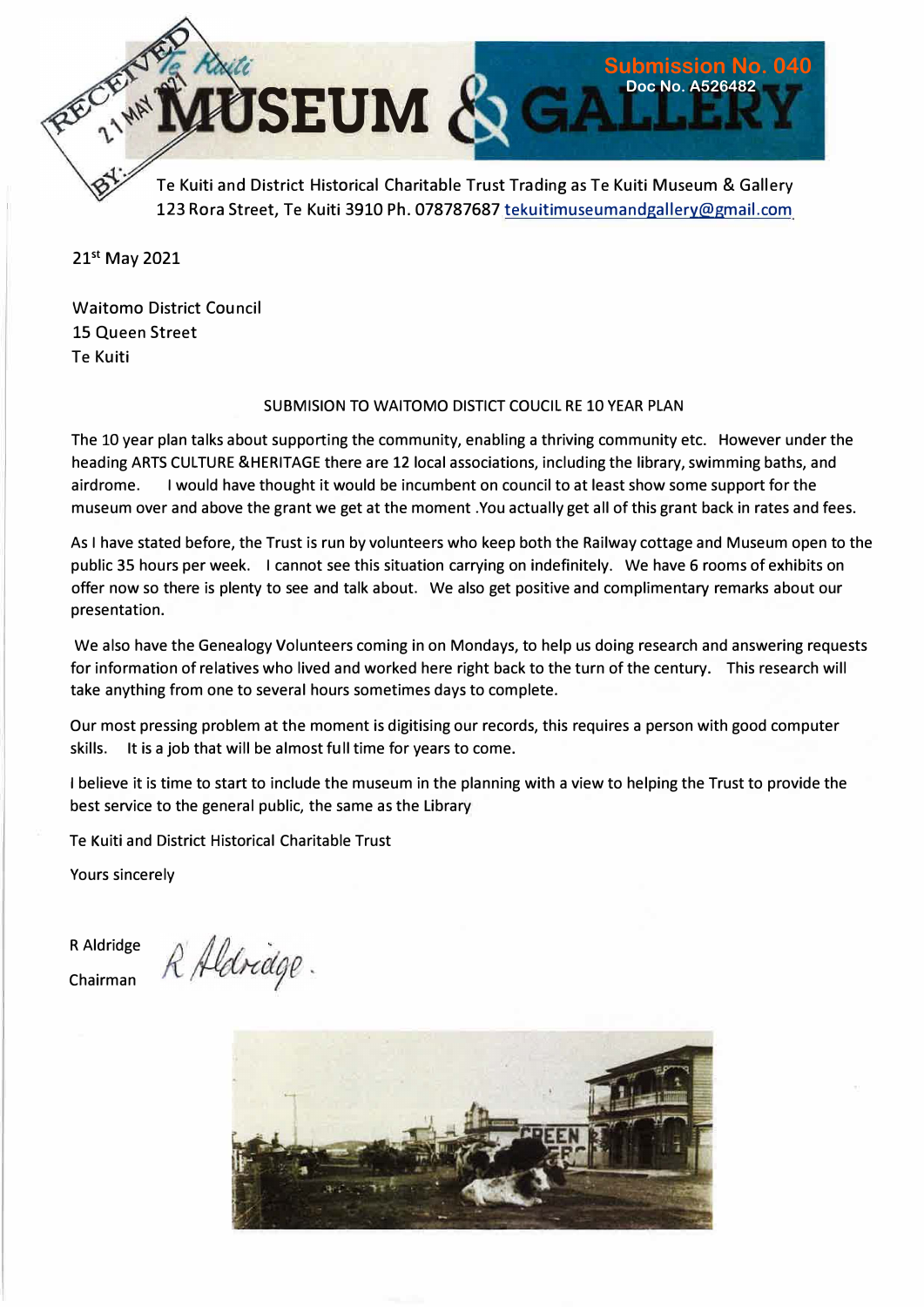# Submission form

# Waitomo District Council Draft 10 Year Plan 2021-2031

**Send us your feedback by 5pm 21 May 2021** 

You can share your views by:

**Completing this submission form and returning it to us by** 

**• Visiting our office** at 15 Queen Street, Te Kuiti

**• Emailing to** haveyoursay@waitomo.govt.nz (scan and pdf or take a photo)

**• Posting to** FREEPOST 112498 Waitomo District Council PO Box 404 Te Kuiti 3941

**Visiting our website** waitomo.govt.nz/10YP and completing the Online Form

**The Local Government Act 2002 requires submissions to be made available to the public. Your name and/or organisation will be published with your submission and made available in a report to elected members and to the public. Other personal information supplied (such as address/ email address) will be removed from the public copy.** 



#### **Your details**

**Full name**  *f?ySSElL t9LDR1 D fJ)f,.* 

**Organisation (if responding on behalf of)** 

*T£}(f.i.l/f ;-,, D15[R,* er *t/is-rot' e 'AL CHl2IUTBIJ/..£* --rRu.s-r.

**Phone (home/mobile)** 

 $0276777671.$ 

**Email** 

 $RUSWYN. QXTR17.$   $CovN2$ .

6 EKETONE ST.

TE KUITI.

**Address** 

**Postcode** 

**Submission No. 04** 

For office use only

*3Cf J b.* 

## **I wish to speak to Council about my submission**  ) No



(Hearings are scheduled for 27 and 28 May 2021. If you tick Yes, we will contact you to arrange a time.)